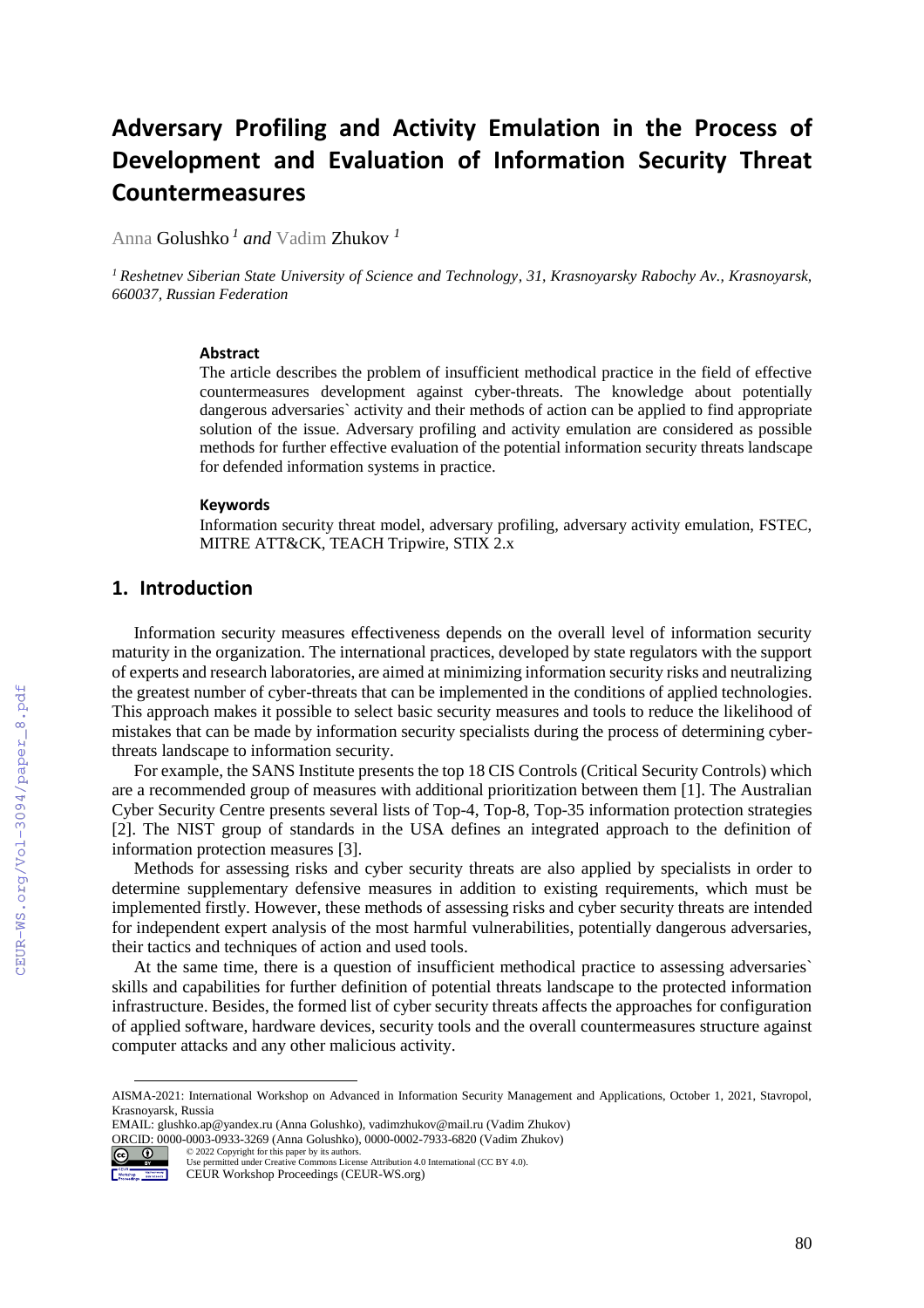At this moment, potential threats landscape for many types of information systems in Russia is evaluated according to new methodic, developed by Russian government regulator [4], which takes into account knowledge about adversaries, their tactics and techniques of action and potential risks. However, there is not enough practice in the application of new approach that explains the relevance of the problem considered in this paper.

## **2. Adversary profiling**

Information security threat modeling includes the identification of possible adversaries (attackers, malicious users) and their potential. Adversaries are divided into external and internal. External adversaries usually include state intelligence services, competing organizations, unscrupulous partners, criminal groups (criminal structures) and external entities (individuals). Internal adversaries include users, system administrators, service personnel, persons providing maintenance and repair of technical devices, etc. [4]. Possible potential and motive of action are determined for each category of adversaries.

Taking into account the knowledge about attacker actions during cyber-attacks, the existing approach can be improved. This will provide comprehensive approach to the problem described in this paper and helps to develop an information security threat model that is valuable in practice.

As an example, there is considered the category "criminal structures". It can be divided into several groups that have a certain set of characteristic features. In practice, there are the following names of groups that are widely used in publications, annual and quarterly reports in the field of information security: hackers, hacktivists (groups with political motives), cyber terrorists, script kiddies [5]. These categories of external adversaries differ from each other in terms of the level of technical skills, financial resources, goals of activity and other parameters.

It is proposed to build an adversary profiles (threat profiles), which will make the description of each adversary more complete and meaningful for further evaluation of threat landscape to protected information infrastructure. Recommendations for adversary profiling are based on the best practices of SANS [6], recommendations for describing threat metrics of the Sandia National Laboratory under the US Department of Energy [5] and the international information exchange standard on information security threats STIX 2.x [7].

#### **2.1. Attributes of adversary profile**

An attacker's profile can contain the following attributes [6]:

- Name.
- Description (category: external/internal, organization level (attack resource level): individual, club, contest, team, organization, government) [8].
- Type of action (targeted/deliberate, mass attacks/accidental reasons).
- Involvement in top security threats (for example, malicious software, web-oriented attacks, denial of service, botnets, phishing, spam, extortion, insider threats, physical damage, exploits, data integrity violation, theft, information leakage, espionage). Examples are given in accordance with the annual reports of ENISA [9] and [10].

 The sphere of target organizations activity (banks, healthcare, education, transport, etc.) [8], [20].

- Region of adversary activity (Europe, Asia, North America, etc.).
- Motive / intention (accidental, coherence, dominance, ideology, notoriety, organizational-gain, personal-gain, personal satisfaction, revenge, unpredictable, financial gain) [8].
- Object of attack (one of the protected objects in the information system / asset).
- Examples of criminal groups (for example, known APT groups representing this category of adversaries).
- Skill level/potential (classification is proposed in accordance with the STIX 2.x standard: none, minimal, intermediate, advanced, expert, innovator, strategic) [8].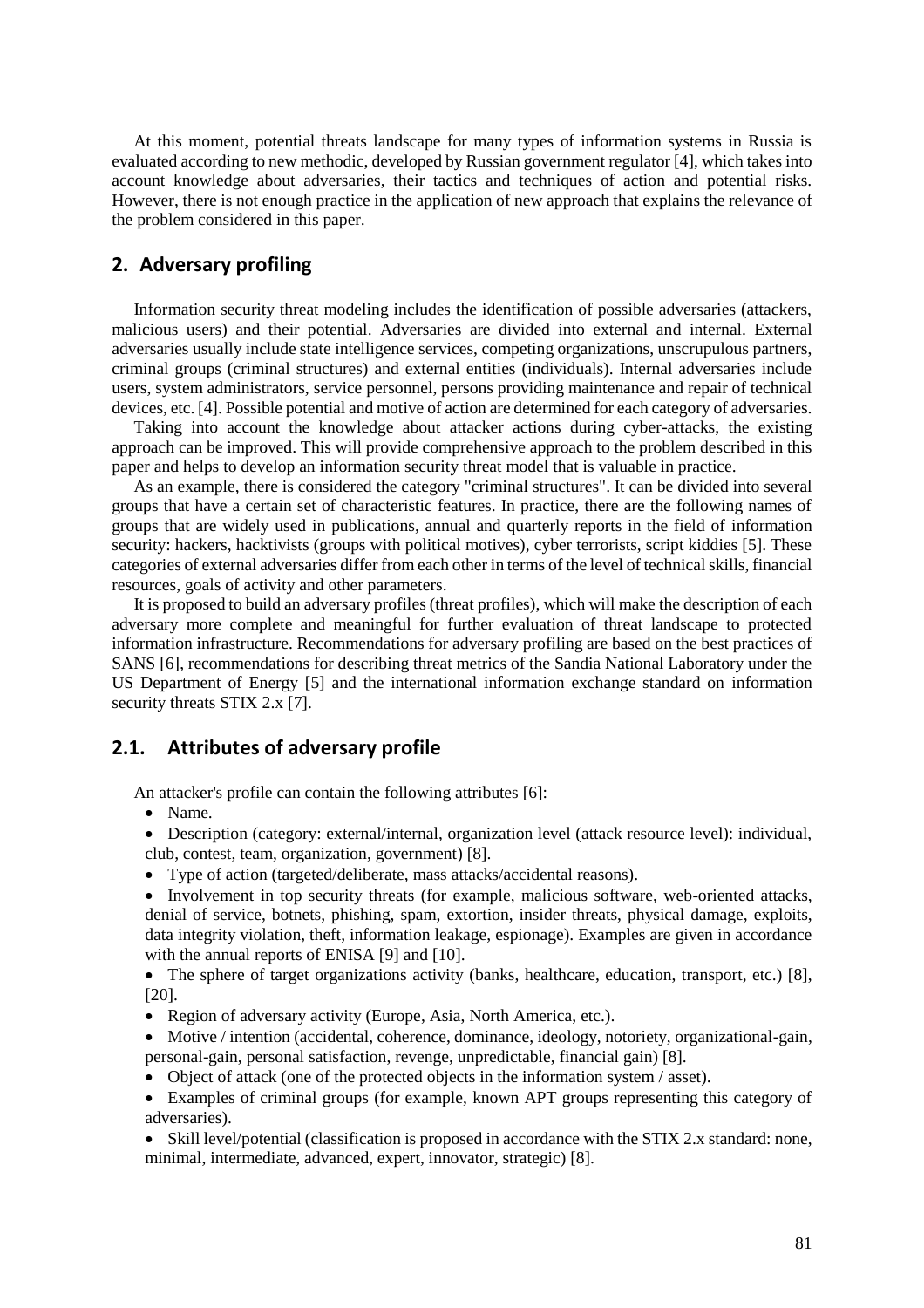Opportunities. They can include various sub-attributes, for example, technical strength, the availability of financial support, the availability of political support, the number of participants (size), the danger of the threat in terms of consequences (intensity), the time of activity before the attack is detected or the end of the attack (persistence, stealth (ability to hide)). Table 1 illustrates an example of adversary profile.

| ouversary prome example. |                              |                             |                      |  |  |  |
|--------------------------|------------------------------|-----------------------------|----------------------|--|--|--|
| Nº                       | Attributes                   | Profile 1                   | Profile 2            |  |  |  |
| $\mathbf{1}$             | Name                         | <b>Cyber Criminal</b>       | Individuals          |  |  |  |
| $\overline{2}$           | Description                  | External,                   | Internal, individual |  |  |  |
|                          |                              | team/organization           |                      |  |  |  |
| 3                        | Type of action               | Targeted                    | Accidental reasons   |  |  |  |
| 4                        | Involvement in top security  | Data integrity violation,   | Insider threats,     |  |  |  |
|                          | threats                      | theft, web-oriented attacks | information leakage  |  |  |  |
| 5                        | The sphere of target         | <b>Banks</b>                |                      |  |  |  |
|                          | organizations activity       |                             |                      |  |  |  |
| 6                        | Region of adversary activity | Europe, Asia, Russia        |                      |  |  |  |
| 7                        | Motive / intention           | Financial gain, notoriety,  | Personal-gain,       |  |  |  |
|                          |                              | organizational-gain         | revenge              |  |  |  |
| 8                        | Object of attack             | Databases, servers,         | Databases            |  |  |  |
|                          |                              | software                    |                      |  |  |  |
| 9                        | Examples of criminal groups  | APT38, Carbanak, Cobalt     |                      |  |  |  |
|                          |                              | Group, RTM, Silence         |                      |  |  |  |
| 10                       | Skill level/potential        | Intermediate, advanced,     | None, minimal        |  |  |  |
|                          |                              | expert                      |                      |  |  |  |
| 11                       | Opportunities                | In Table 2                  | In Table 2           |  |  |  |

# **Table 1**

Adversary profile example

# **2.2. Parameters of adversaries` opportunity level**

The Sandia National Laboratory in the document [5] defines sub-attributes of adversary opportunities and offers a more formal approach to the categorization of adversaries.

In this approach, eight categories of adversaries (eight levels) are distinguished without differentiation into internal and external. For implementing this approach, known categories of adversaries (hackers, APT-groups, external entities, etc.) can be associated with the values of special parameters and put in accordance with eight levels.

In total, there are seven parameters, which determine the level of adversary:

- Threat danger from the possible consequences point of view (intensity).
- Ability to remain undetected (persistence, stealth (ability to hide)).
- Time of activity until the attack is detected or ended (time).
- Number of group members (technical personnel).

 Level of knowledge and skills in the field of information technologies and information security, which allows implementing attacks (cyber knowledge).

 Level of knowledge in the field of activity of the organization under consideration (kinetic knowledge, in document [5] this name is given in connection with the field of Sandia National Laboratory activity: development, creation and testing of non-nuclear components of nuclear weapons).

Ability to provide access to the target resources of the attacked organization (access).

 Table 2 illustrates an example of adversarial parameters for attackers from possible defined profiles.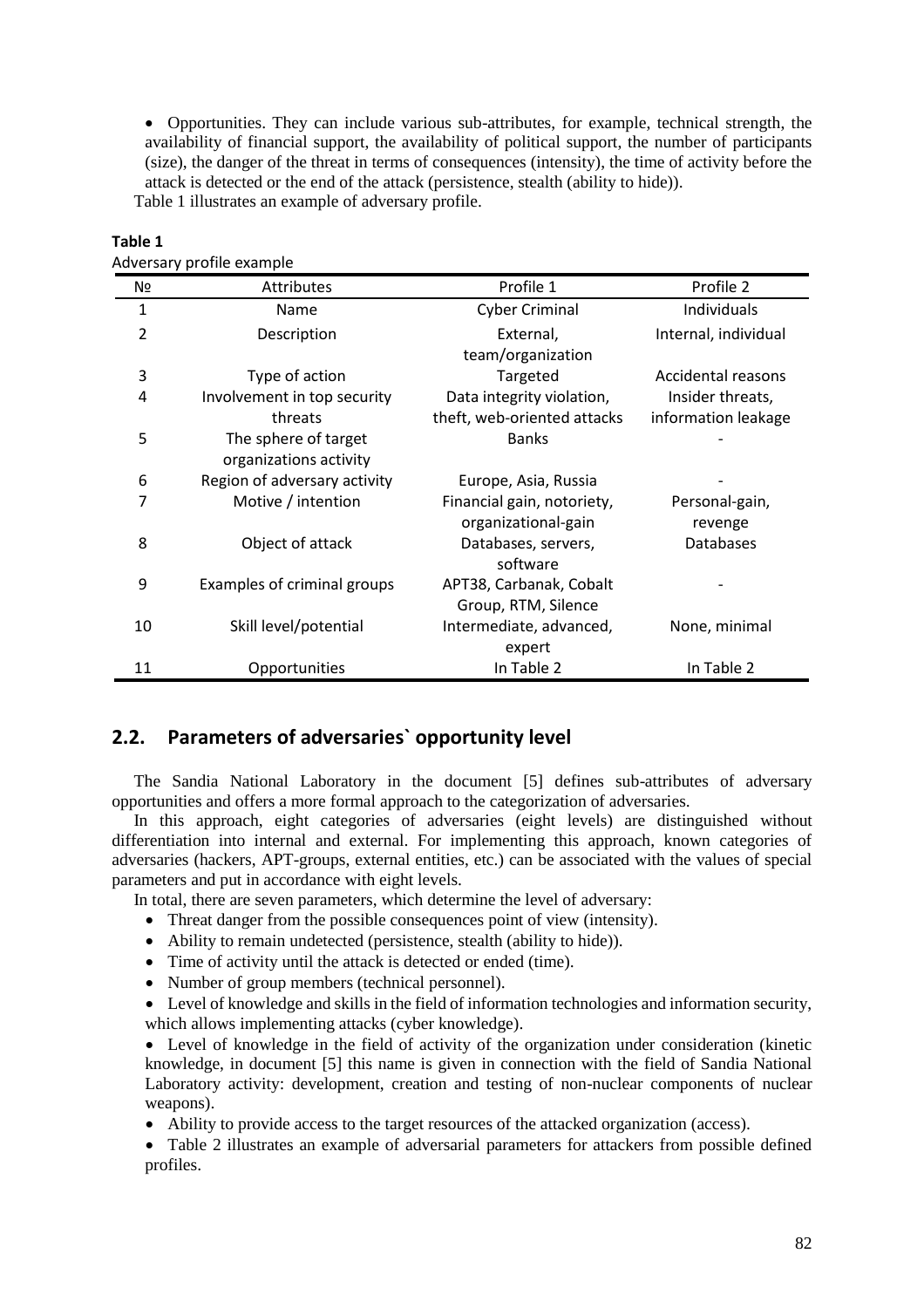| N <sub>2</sub> | Parameters                 | <b>Cyber Criminal</b> | Competing<br>organizations | Individuals |
|----------------|----------------------------|-----------------------|----------------------------|-------------|
| 1              | Intensity                  | High                  | Medium                     | Low         |
| 2              | Ability to hide            | High                  | Medium                     | Low         |
| 3              | Time                       | Months - Year         | Few months                 | 1-4 Weeks   |
| 4              | <b>Technical personnel</b> | 10-100                | $5 - 25$                   | $1 - 5$     |
| 5              | Cyber knowledge            | High                  | Medium                     | Low         |
| 6              | Kinetic knowledge          | Medium                | High                       | Low         |
| 7              | Access                     | High                  | Low                        | Low         |

**Table 2** Adversarial parameters example for profile

In addition, in document [5] authors describe how information security incidents can be evaluated with defined sub-attributes of adversary opportunities.

#### **2.3. An example of profile impact to defensive measures**

The importance of objectivity and completeness of the adversaries' assessment can be illustrated by the following example.

One of the protected objects in the organization is a website that operates on the basis of a Content Management System (CMS). Type of action in attack (targeted attacks or mass attacks), capability for writing exploits and other attributes influence the methods of defense [11].

If mass attacks are considered as potentially dangerous, then target organization needs to implement timely security updates of the CMS and installed plugins and control the unavailability of the configuration file containing passwords from databases. Meanwhile, as a method of analyzing the initial security of the website, it will be enough to use a security scanner to search for and eliminate vulnerabilities.

If there is high probability of implementing targeted attacks to information system, then the company's website should be checked with usage of automation tools:

• for collecting information about the CMS from the internet: CMS version, open directories, configuration files, installed plugins, vulnerabilities;

for availability of ready-made exploits for the identified vulnerabilities.

It is recommended to make an attempt to crack the administrator's password, to exploit the identified vulnerabilities, in other words, to conduct a penetration test for this entry point into the company's infrastructure [12].

# **3. Adversary activity emulation for further threat countermeasures development**

The dependence between methods of attacks used by adversaries and goals of their activity, as well as with possible effective countermeasures, exists for a large number of information security threats. Such dependencies are identified by research laboratories during the process of information security incidents analysis and can be presented in a systematic form.

The most complete and detailed classification was presented by MITRE Corporation in the form of ATT&CK (Adversarial tactics, techniques & common knowledge) matrices [13] and the CAR (Cyber analytics repository) activity detection analytics repository [14].

The ATT&CK matrices contain hundreds of methods (techniques) of malicious actions that can be used in attack scenarios for realization of information security threats. This concept provides opportunity to form a list of information security threats, which definitely may be implemented by adversaries.

The main task for the first stage of working with the adversary techniques taxonomy is to analyze initial list of techniques from ATT&CK and determine those that are probably executable in protected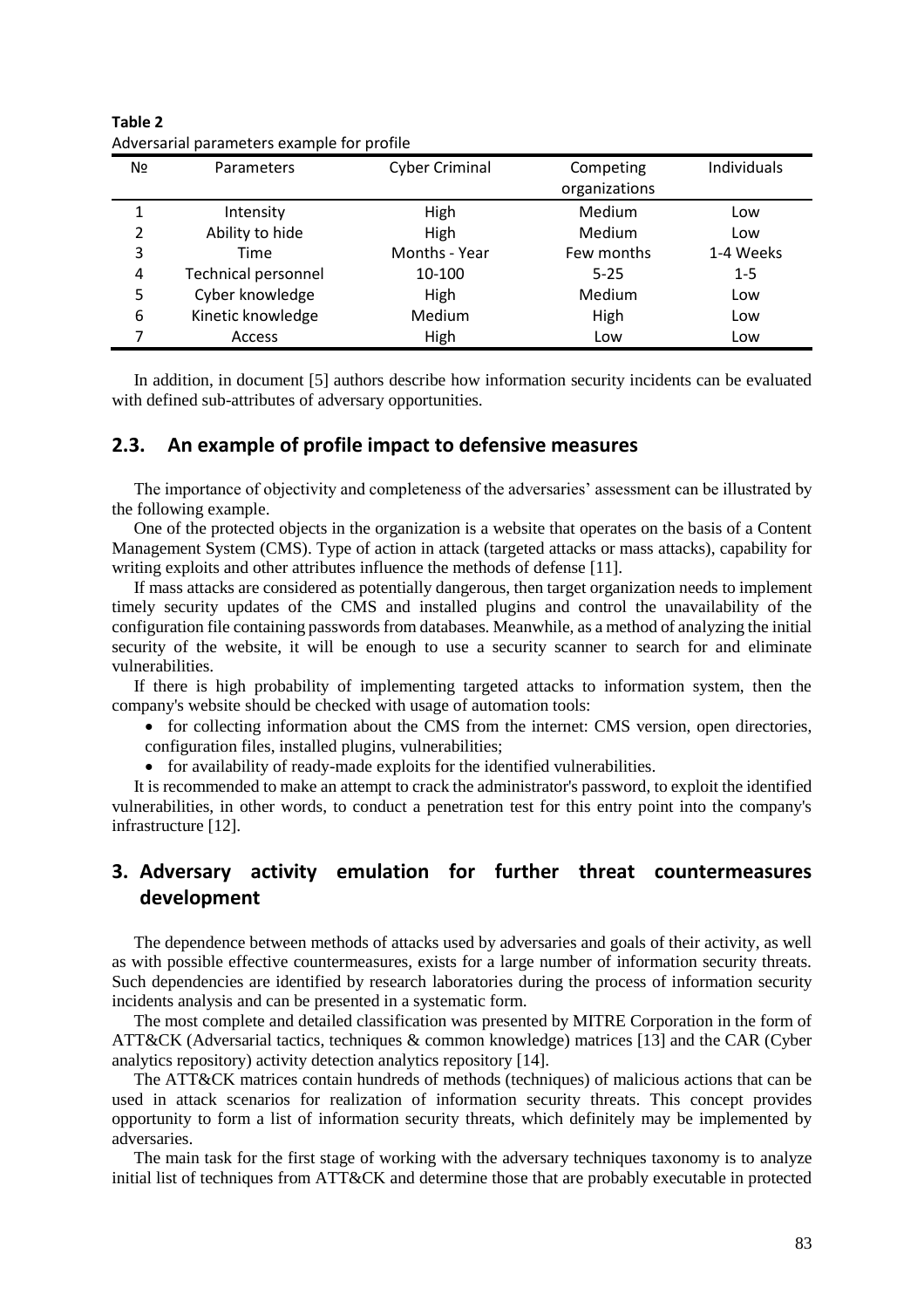system. The author has previously considered this issue; the results are presented in articles [15] and [16].

Then, the list of information security threats is studied thoroughly in order to determine the necessary defensive measures. At the same time, defensive measures may depend on adversary profile.

## **3.1. Adversary activity emulation**

In order to ensure the practical significance of the process of determining information security threats landscape, it is reasonable to analyze the initial security level of information system by emulating selected tactics and techniques of adversary actions.

To emulate in this context means to imitate exact tactics and techniques, that attackers use against protected information infrastructure. Emulation provides opportunity to ensure that information security system can detect and defend against the exact type of attacks, which may be expected from real-world attackers.

Emulation of adversary activity can be carried out by building respective plans/chains of techniques for implementation. This approach is the most appropriate, since it allows evaluate possibility of implementing previously successfully carried out attacks in the world that have become known and information about which has been entered in ATT&CK.

In addition, selective emulation of techniques for any tactic can be carried out in order to check individual defense subsystems for resistance to possible actions of attackers.

The tactics in ATT&CK are related to each other. To emulate one tactic, specialist may need the results obtained when emulating another. Figure 1 shows an example of sequential emulation of techniques for the Credential Access [13] and Lateral Movement [13] tactics with Atomic Red Team tests [21].



**Figure 1**: Example of adversary activity emulation

# **3.2. TEACH approach**

It is recommended to take into account results of the Tripwire expert analysis of exploiting techniques complexity from the ATT&CK Enterprise matrix [17]. It is more difficult to emulate some techniques than others are. The Tripwire experts proposed the TEACH classification and laid out a table with a color gradation of techniques in accordance with this classification.

The TEACH approach presents the following complexity levels of adversary activity emulation:

 Techniques Only (those techniques that are not represented by an independent exploit and in general don`t need special actions to achieve tactic);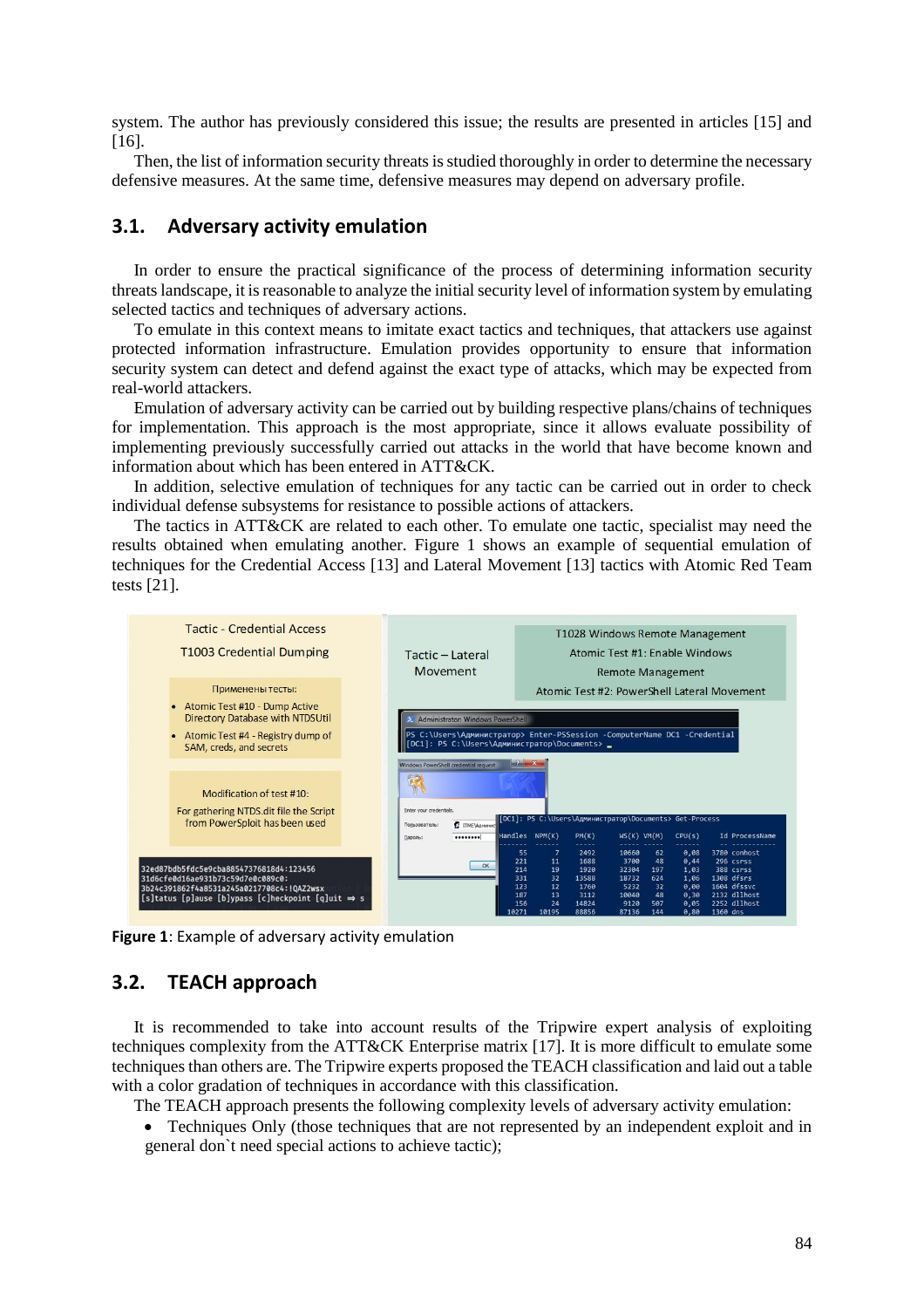- Exploitable to Anyone (easily implemented techniques that do not require specialized tools and scripts, can be implemented with built-in services);
- Additional Steps Required (easy-to-use techniques using PowerShell/cmd/bash scripts, Metasploit and other emulation tools);
- Cost Prohibitive (more complex ways of performing actions, it may be necessary to model the real information infrastructure (Active Directory, network and switching equipment, DNS server, DHCP server) [18];
- Hard (the most difficult to implement technologies that require customized libraries and executable files).

Considering these recommendations, emulation of techniques scenarios can be performed starting with the most easily implemented chains of adversary tactics and techniques. It is useful to implement multi-stage threats based on the analysis of criminal group activities that used emulated techniques [19]. Such actually used techniques by adversaries with examples are called procedures in terms of ATT&CK matrices.

# **4. Conclusion and future work**

To sum it up, at the current stage of work, recommendations have been formed for building adversary profile reflecting valuable attributes of criminal group activity. Implementation of adversary activity emulation provides opportunity to evaluate whether possible adversary may actually conduct computer attack using different techniques.

In future work author plans to conduct a research on the questions of mitigation measures implementation against techniques and existing practical issues in application of new threat evaluation methodic [4], where construction of computer attack scenarios from adversary techniques is required.

### **5. References**

- [1] CIS Controls, 2021. URL: https://www.cisecurity.org/controls/.
- [2] Australian Cyber Security Centre, 2021. URL: https://www.cyber.gov.au/.
- [3] NIST SP 800-53, 2020. URL: https://csrc.nist.gov/publications/detail/sp/800-53/rev-4/final.
- [4] Methodology for assessing information security threats, the FSTEC of Russia, 2021. URL: https://fstec.ru/component/attachments/download/2919.<br>Cyber Threat Metrics. 2012. URL: https://t
- [5] Cyber Threat Metrics, 2012. URL: https://prod-ng.sandia.gov/techlib-noauth/accesscontrol.cgi/2012/122427.pdf.
- [6] Creating a Threat Profile for Your Organization, 2014. URL: [https://www.sans.org/reading](https://www.sans.org/reading-room/whitepapers/threats/creating-threat-profile-organization-35492)[room/whitepapers/threats/creating-threat-profile-organization-35492.](https://www.sans.org/reading-room/whitepapers/threats/creating-threat-profile-organization-35492)
- [7] STIX A structured language for cyber threat intelligence, 2021. URL: https://oasisopen.github.io/cti-documentation/.
- [8] STIX™ Version 2.1, 2020. URL: https://docs.oasis-open.org/cti/stix/v2.1/cs01/stix-v2.1 cs01.html.
- [9] «ENISA Threat Landscape Report 2017. Top Cyber-Threats and Trends. FINAL VERSION 1.0 ETL 2017», 2017. URL: https://www.enisa.europa.eu/publications/enisa-threat-landscape-report-2017.
- [10] «ENISA Threat Landscape Report 2018. Top Cyber-Threats and Trends. FINAL VERSION 1.0 ETL 2018», 2018. URL: [https://www.enisa.europa.eu/publications/enisa-threat-landscape-report-](https://www.enisa.europa.eu/publications/enisa-threat-landscape-report-2018)[2018.](https://www.enisa.europa.eu/publications/enisa-threat-landscape-report-2018)
- [11] Hack-the-web, 2020. URL: [https://xakep.ru/2020/02/27/hack-the-web/.](https://xakep.ru/2020/02/27/hack-the-web/)
- [12] Types of attacks on sites and site protection, 2018. URL: https://o-es.ru/blog/aktualnye-tipy-ugrozi-dinamika-ih-razvitiya/.
- [13] Adversarial Tactics, Techniques & Common Knowledge 2021. URL: https://attack.mitre.org/wiki/Main\_Page.
- [14] Full Analytic List, 2021. URL: https://car.mitre.org/wiki/Full\_Analytic\_List.